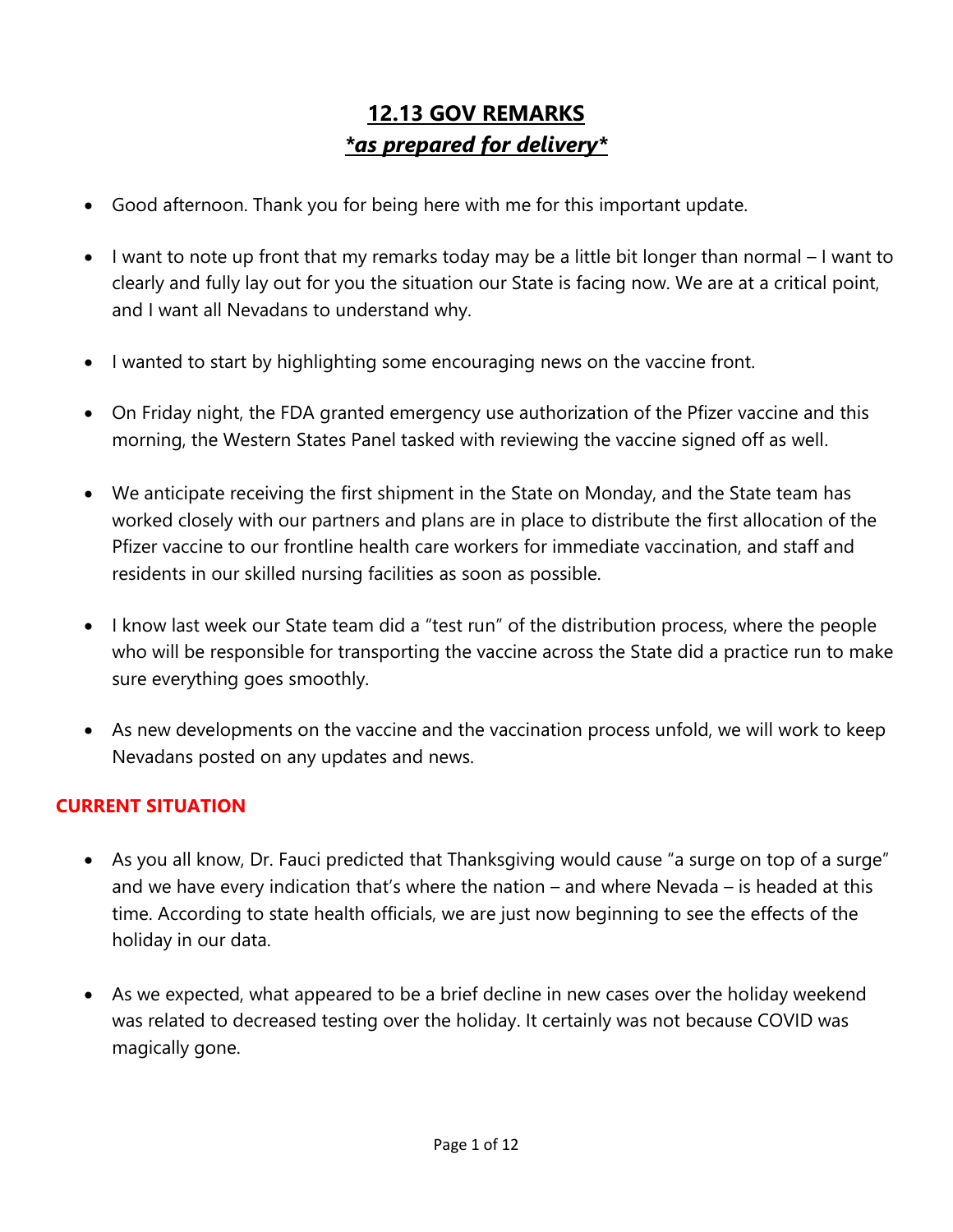- We continue to see an increase in hospitalizations statewide with almost 1,700 Nevadans in the hospital battling COVID as of Friday. While rural and northern Nevada are still experiencing very high levels of COVID hospitalization, declines are beginning to be noticeable. In Southern Nevada, hospitalizations have yet to peek as the area remains in the midst of their third hospitalization wave.
- As you know, helping to protect our healthcare infrastructure has been one of the main goals in our response efforts. I want every Nevadan to have access to care – and our healthcare workers have done everything in their power – including setting up hospitals in parking garages – to make sure they are there for you when you need it, whether you have a heart attack, break an arm or catch the flu.
- There is no doubt our hospitals are feeling an increased strain due to an increase in COVID patients. And our healthcare workers are too. They need your help.
- Most concerningly, COVID deaths are on the rise. We have now lost 2,539 Nevadans to this virus.

#### **CONTINUATION OF THE PAUSE**

- As you know almost three weeks ago Nevada entered a statewide "pause" in the face of increasing COVID cases, hospitalizations and deaths.
- This statewide "Pause" implemented incredibly strict mitigation measures in an effort to both protect lives and protect our fragile economy. Under this Pause, capacity is limited to 25% at many businesses, including our restaurants, bars, casinos floors, and gyms.
- Additionally, public gatherings are capped at 50 individuals or 25% capacity, whichever is less and private, residential gatherings are limited to 10 people max from no more than 2 households.
- I spoke recently about how we must create a bridge between our current situation and between when the COVID-19 vaccines become widely available.
- You all know the tools to get us across the bridge. Avoid gatherings, limit exposure by staying home as much as you can, wash you hands, wear your mask.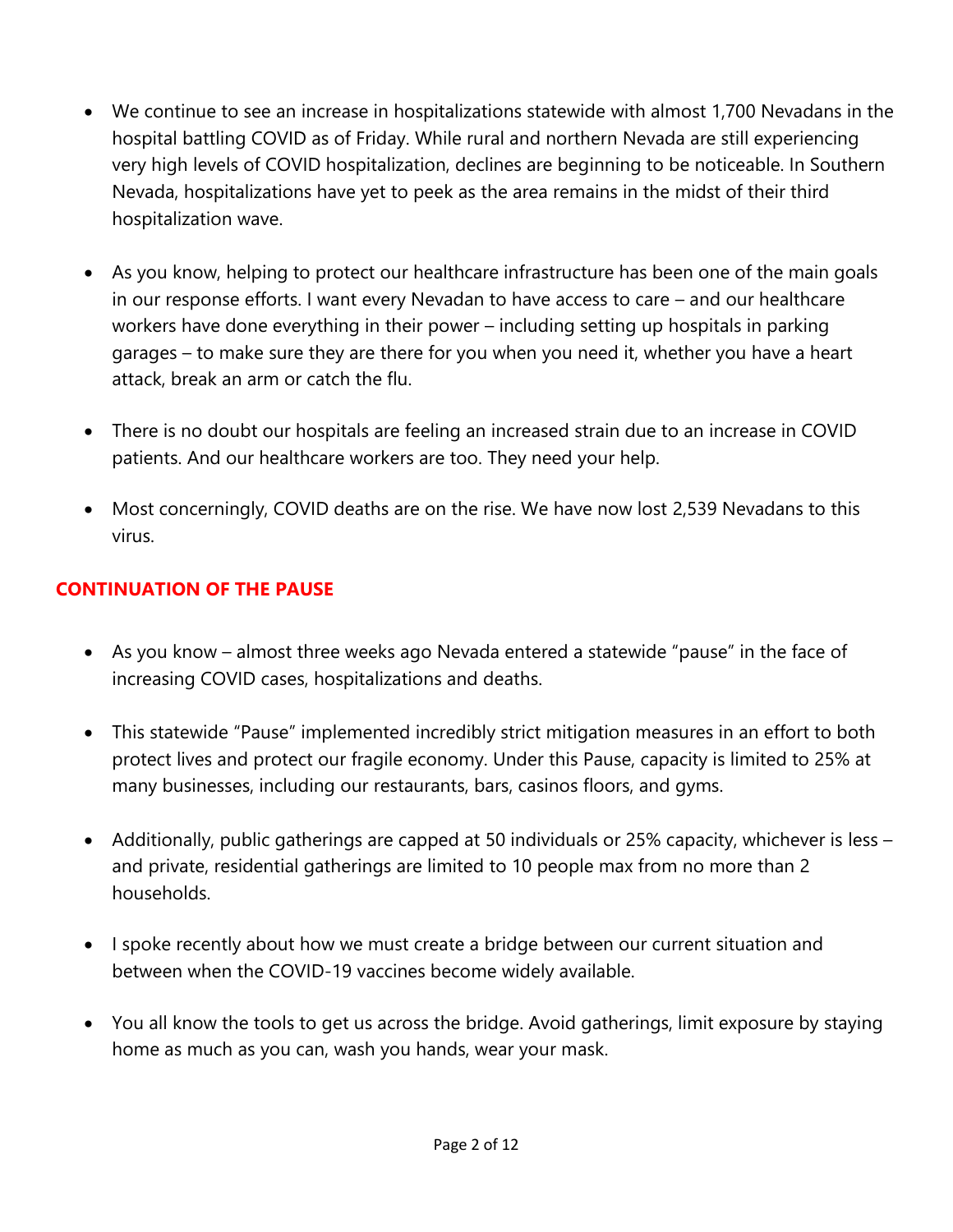- In fact, in a report from IHME, at the University of Washington, they estimated that as of November 30<sup>th</sup>, 74% of Nevadans **always** wore a mask when leaving their home. More importantly, the report noted that if we got that number to 95% -- we could potentially save 1,000 lives by April 1st.
- I know the mitigation restrictions in place under the current "Pause" are devastating to many Nevadans who just want to go back to "normal." Who are worried about their jobs, their businesses, keeping their homes, and getting their kids back to school. But as I've said for 9 months now – we must do what we can to protect the health and safety of the public. That remains more important than ever as we experience these record numbers.
- That's why today I am announcing that we will be extending the restrictions in place under the current "Pause" in Nevada for the next month – through January  $15<sup>th</sup>$ .
- As always, we will be monitoring and evaluating our current situation day-by-day and week-byweek. We'll remain under the current restrictions for now, with the goal of getting through the next month, due to reasons I'll outline in a moment.
- But I need to be clear: if officials and experts agree that our trends are going beyond our ability to respond, I will be forced to come in front of all of you again with tougher actions. I believe we can avoid that if we all commit to it.

#### **EVICTIONS MORATORIUM**

- And before I outline the reasons behind this choice, I'd like to announce one more public health mitigation measure -- something that will greatly assist in keeping Nevadans in the safest place they can be -- in their homes. Tomorrow, I will sign a directive that will place a moratorium on most residential evictions in Nevada with an effective date and time of 12:01 a.m. December 15.
- I originally put a residential eviction moratorium in place during early stages of the pandemic in conjunction with the Stay at Home order. Keeping Nevadans in their homes to slow COVID-19 was safer than them making emergency shared housing or shelter arrangements, which increases the risk of spreading COVID-19. That still remains true today.
- We transitioned out of the moratorium as numbers improved and as tenant assistance programs came online.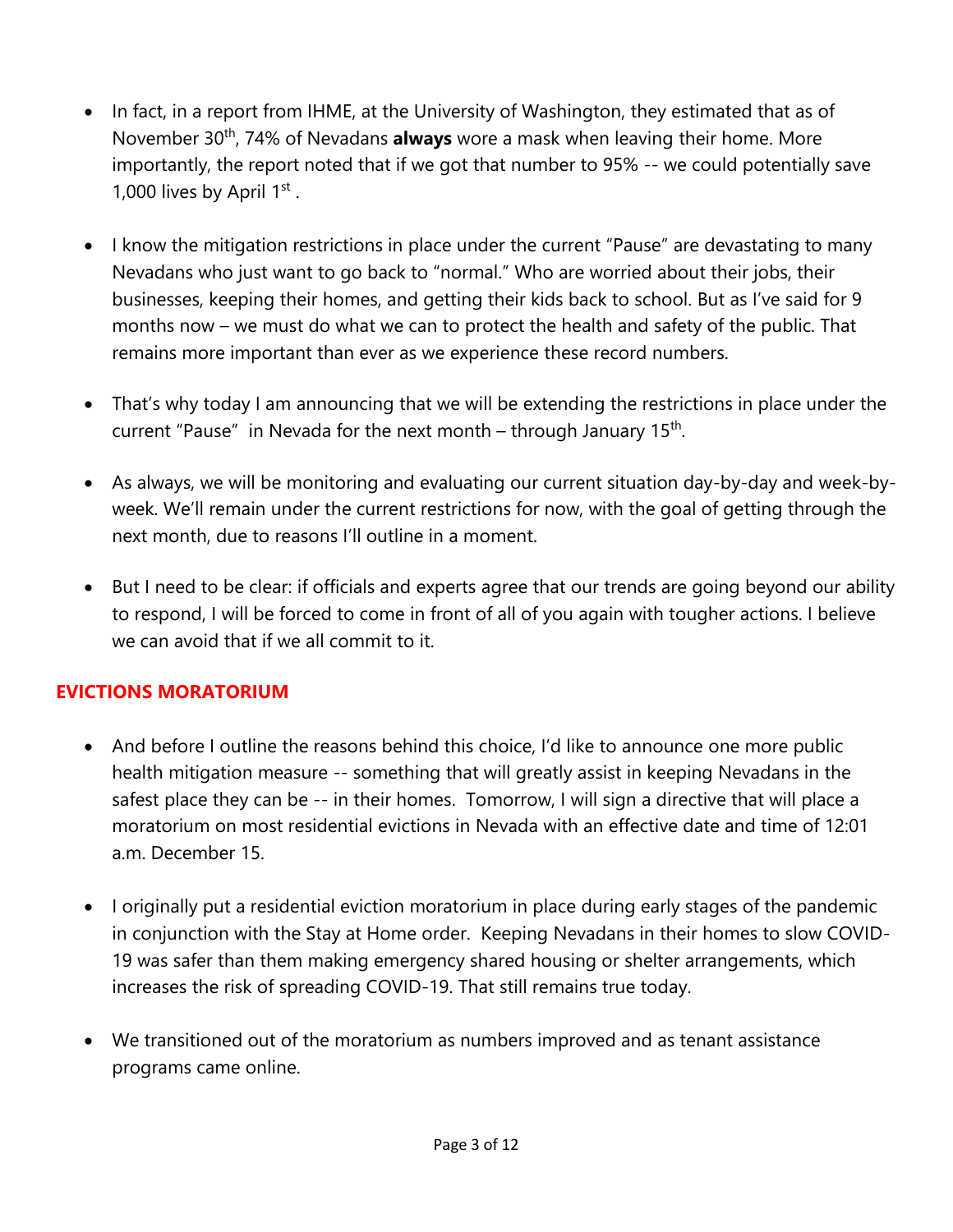- However, as we are now in the depths of our most significant and dangerous surge of this health crisis and with an impending deadline to be able to use federal assistance for tenants, I must reinstate a moratorium to ensure Nevadans can stay in their homes during this critical phase of the pandemic.
- When people are evicted, it is impossible to stay home. They are out looking for jobs and housing to desperately save their families. They will spread COVID-19 unintentionally, because they have no options.
- The CDC and state public health officials have expressed concern over families and individuals being evicted. In fact, my COVID-19 Medical Advisory team has formally recommended reinstatement of an eviction moratorium to reduce increased community transmission caused by displacement and homelessness in Nevada. According to our state health officials, when people are evicted, they are at higher risk of getting COVID-19 as families may be forced to share a smaller space or live in crowded shelters.
- Local officials are also concerned with the possibility of our shelters and other congregate housing options being overrun with homeless families.
- This is a reality we cannot afford to risk at this time. During this current surge we are experiencing, it's critical that we do all we can to keep Nevadans in their homes and mitigate the risk of spread and infection.
- As I have been clear from the start: this moratorium DOES NOT relieve renters from their obligations to pay rent to their landlords. The State has already created and provided lease addendums where landlords and tenants can work on repayment solutions together.
- **The moratorium will apply to tenants unable to pay rent and** will extend through March 31<sup>st</sup>. It will not prohibit certain evictions; including for example, lease breaches for things like unlawful activity or nuisance.
- We also have rental assistance programs up and running throughout the state so renters can have some of their outstanding rent for 2020 paid. However, these programs are supported with Federal assistance dollars that currently expire at the end of December and we need to ensure there are protections for tenants going forward.
- I recognize that this extension will be economically hard on some of our landlords. I know I've asked landlords to sacrifice during this pandemic, and I am asking you again to do so for a few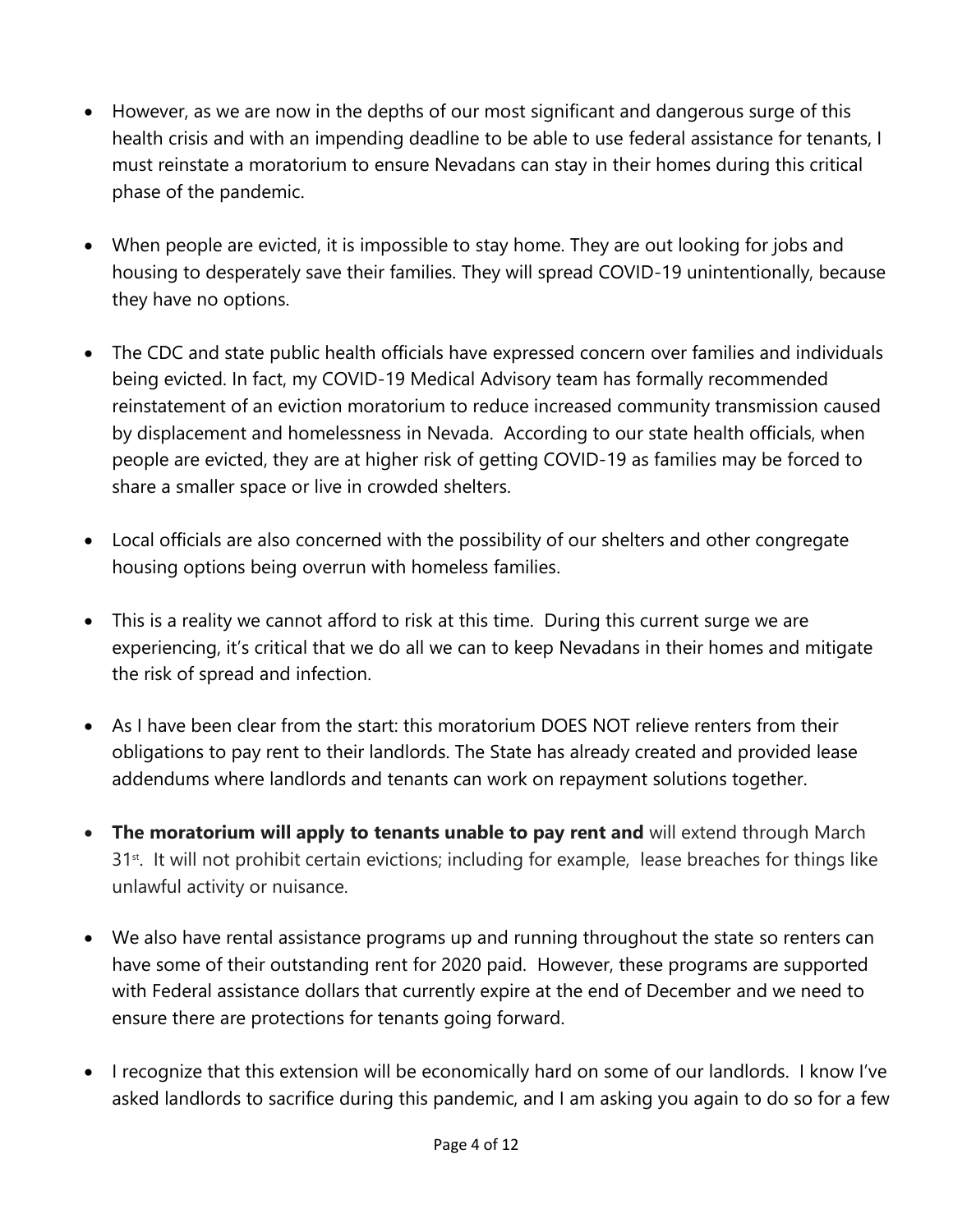more months as we push through what I hope is the last surge of this virus. I will do everything I can to continue to push for economic assistance for our impacted landlords. This is one of dozens of areas of economic assistance that we are hopeful the Federal government will help provide.

• With the extension of this pause, the evictions moratorium, the cooperation of Nevadans and a vaccine on the horizon, I am hopeful we can continue to stand together in this fight against the virus. We are fighting the virus, we cannot fight one another.

### **BALANCING ACT**

- There isn't a day that goes by when I don't think about the great balancing act that Nevada faces, and how the tightrope we must walk is more pronounced here than in any other state, due to our economic structure.
- I want you to know that I see what you see. On one hand we have record cases and our hospitals are under increased strain due to COVID – on the other hand our families are suffering economically with our unemployment rate remaining in the top 2 highest in the country, and little remaining assistance available.
- Some say we've gone too far some say we aren't doing enough. I understand both sides. The last 9 months have been full of decisions with no winning options – leaving us to determine which choice would lessen the blow the most. I know that, and you all know that.
- But early last week I received a report from the White House COVID Task Force which included recommendations for mitigating the spread, and it became clear to me that the federal government has yet to grasp what is so evident to all of us about the complexities of our current situation in Nevada.
- One of their recommendations said:
	- o *"Despite the severity of this surge and the threat to the hospital systems, many state and local governments are not implementing the same mitigation policies that stemmed the tide...that must happen now"*
- This is a very stark departure from their messages and actions over the last 9 months that contradicted and undermined recommended mitigation measures touted by respected public health officials throughout the country.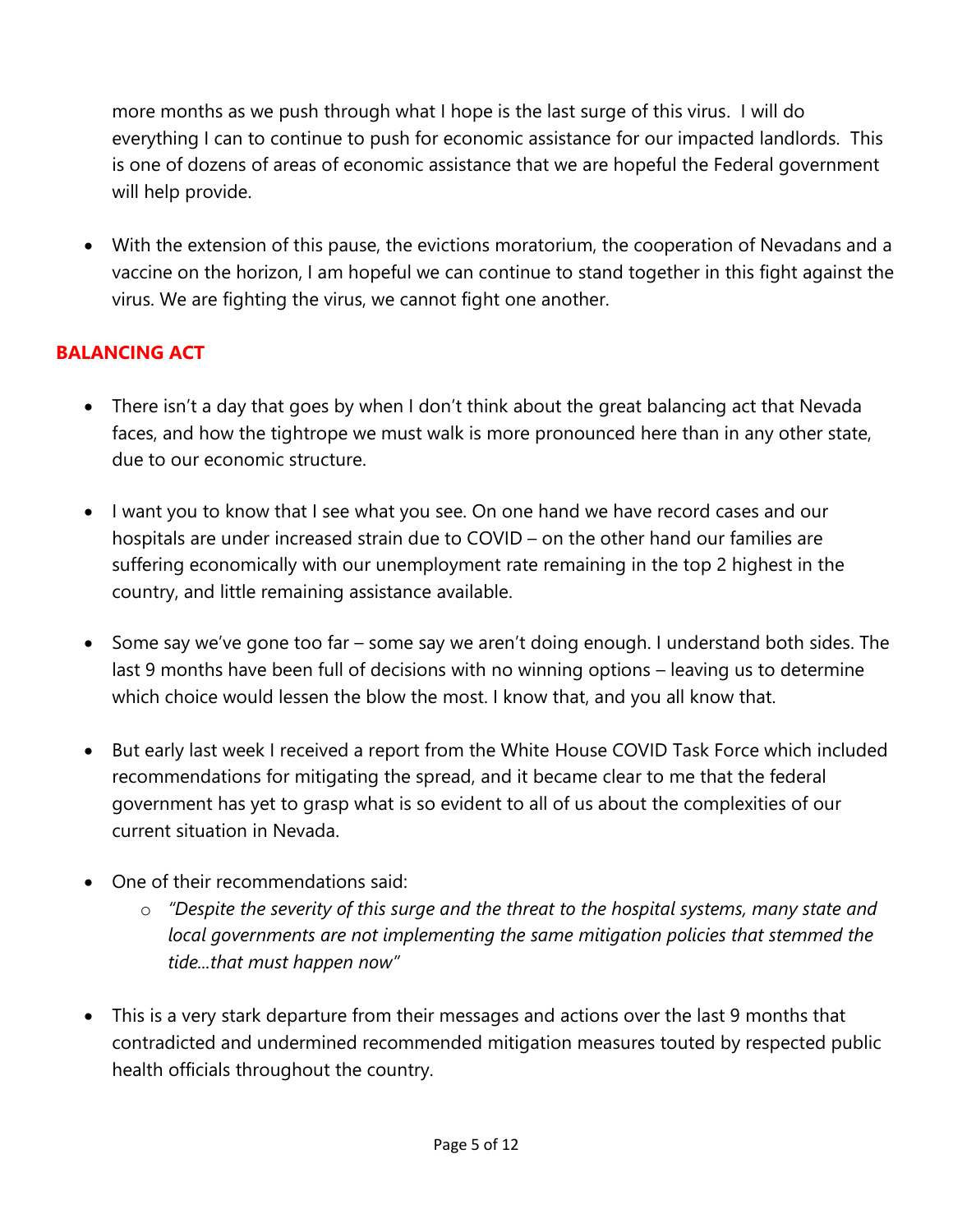- But nonetheless, I agree with them. The problem we have is that the mitigation policy that most successfully "stemmed the tide" in Nevada was our complete shutdown. And for the White House and feds to send that recommendation without including a big check for Nevadans -- a plan for providing our State with funding to give our families a safety net in this time of great tribulation is downright out of touch and offensive.
- A shutdown is unrealistic without additional support. And I realize I owe it to all those Nevadans who may be monitoring our COVID trends right now and wondering why I don't move in that direction. So let me explain.
- I have said repeatedly that we are trying desperately trying to balance public health and the impacts to our economy – but I want to be clear about what I mean when I say "economy."
- What I really mean is impacts to our families their ability to feed themselves and their kids, to keep the lights on, to keep a roof over their heads, to earn a paycheck and keep their benefits that allows them to access health care. And right now - our families and countless Nevadans are teetering on the brink.
- In our first months of the pandemic, Nevada lost 250,000 jobs reaching an unemployment rate of 30.1% -- the highest level ever reported by any state in modern history. For reference, during the Great Recession, Nevada lost approximately 180,000 jobs over nearly three years.
- Unemployment benefits are established for a full year, and due to the pandemic nearly 142,000 Nevadans have completely exhausted that eligibility, with the vast majority unable to file again until mid-March 2021 or later.
- Let me repeat that: without additional federal assistance, the majority of these 142,000 Nevadans will have no further unemployment benefits available to them from the State or federal government to support their lost income.
- This is a stark difference from the spring when the additional assistance from the federal government helped many of Nevada's most vulnerable workers displaced by COVID receive unemployment benefits that replaced roughly 100% of their lost income. That reality no longer exists.
- In the spring, at the time Nevada and states across the country were under stay at home orders, many individuals, families and businesses had savings accounts that helped hold them over. The State of Nevada had a savings account – the rainy day fund. And we had also just received robust federal support that provided income replacement to individuals and gave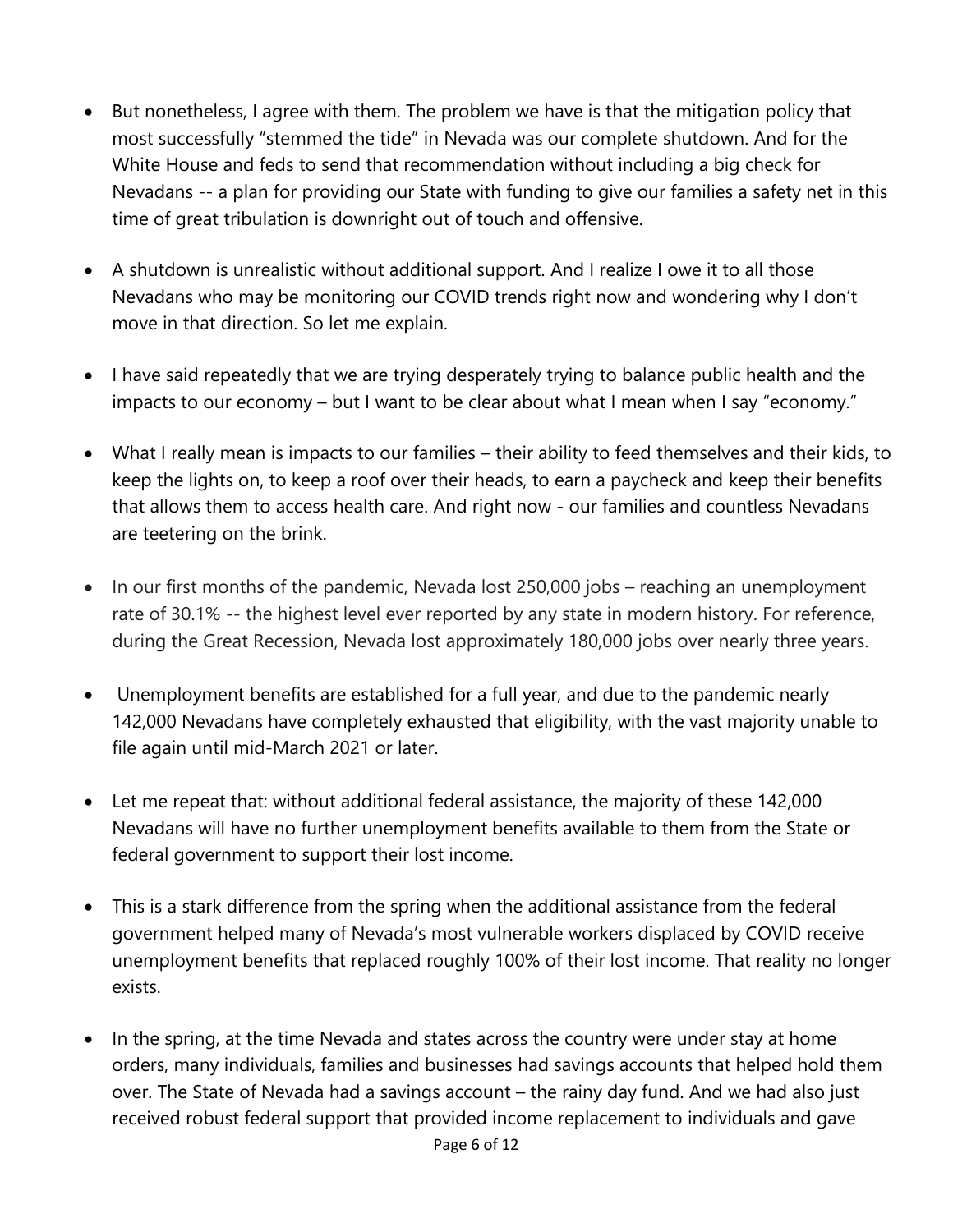state and local governments funding to provide a safety net.

- As of today, none of those things exist. Personal savings accounts have been depleted. The State emptied it's rainy day fund in the spring to address our massive budget deficit. The funding we received through the federal CARES Act is set to expire at the end of this year – meaning the programs created by state and local governments to assist Nevadans directly will have to stop in a couple of weeks.
- According to one of our state economists, to return to full stay-at-home restrictions without the savings and assistance we had in the spring would put us in a position that would be as bad – or worse – than the Great Depression. That means a return to historic unemployment numbers and a significant demand for public assistance -- with no funds to pay for it.
- If we could write a check to every Nevadan right now to provide them the ability to stay home and stop the spread, I would. But we can't.
- Now, I want to talk bluntly about gaming and hospitality for a minute. I know it's hard for Nevadans to reconcile why some areas of our economy and public life are restricted while the State's casinos are open. I get why it's hard to reconcile that fact, and I want to talk honestly with you.
- The gaming industry are under the same restrictions as many of our small businesses, and in some cases, even tougher restrictions. Restaurants and bars in casinos face the same capacity limits as those in our neighborhoods. Gaming floors have been reduced to 25% as well.
- In fact, under the authority of the Gaming Control Board, the gaming industry is arguably the most regulated industry in the State – they hold privileged licenses. They must follow strict mitigation directives and face tough consequences if they don't.
- **And I think it's important to make this 100 percent clear:** when I think of the gaming industry, I am not losing sleep at night because I'm worried about their stock prices or whether gaming executives are going to make it through the pandemic and be able to keep a roof over their heads.
- I lose sleep at night because when we were under a stay at home order in the spring, we lost a quarter of a million jobs in three months in this State...and that's largely due to casinos being closed for 78 days straight.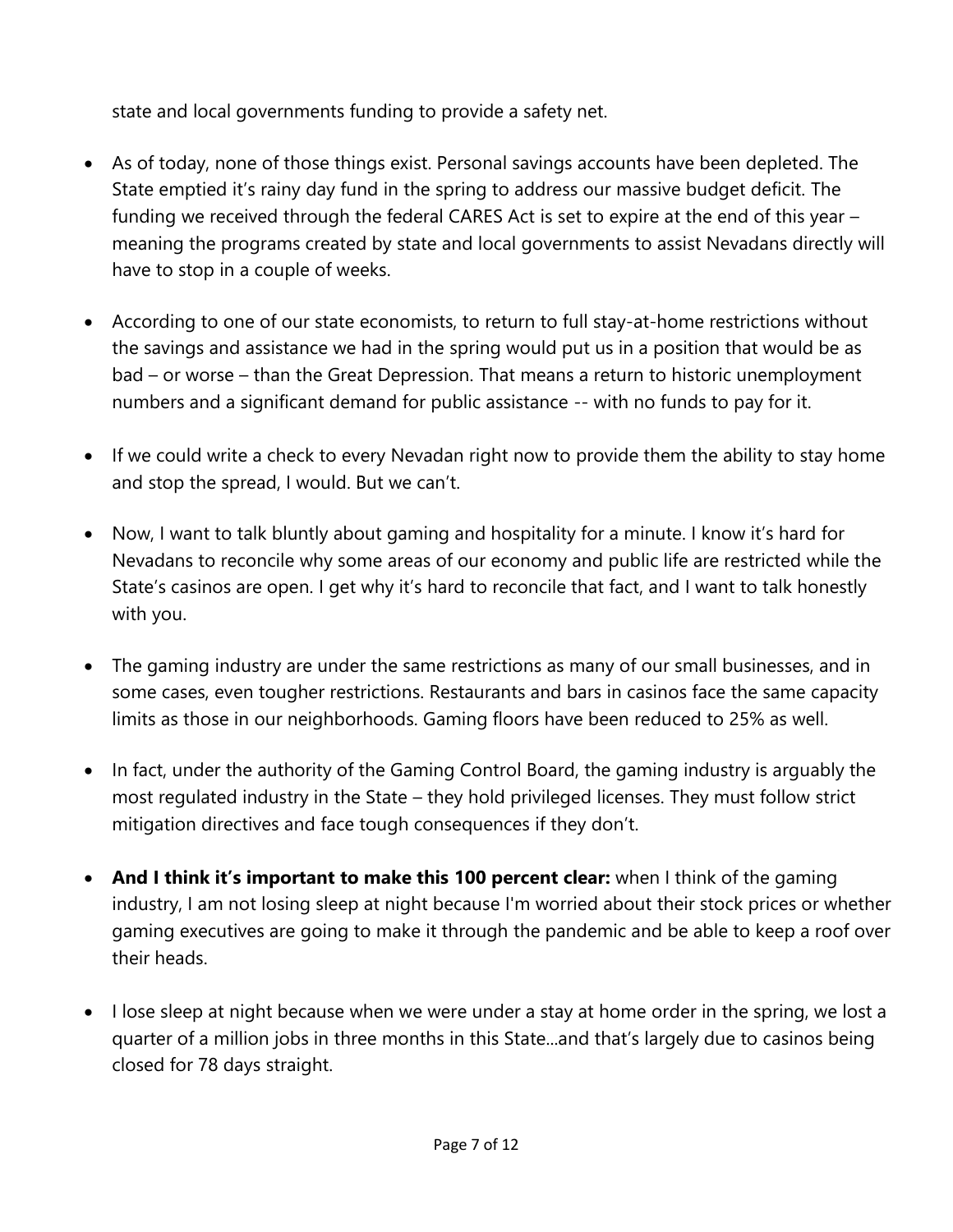- I'm thinking of our blackjack dealers, our cooks, our valet drivers, our housekeepers, and our performers. They are what makes up our amazing hospitality industry, which makes up the one of the largest shares of workers in the state. That's why I worked with our legislature, employers, labor unions and workers to pass the strongest hospitality worker COVID protections in the nation.
- These are the folks we are fighting to protect -- it's the hundreds of thousands of Nevadans who take pride in showing up for work every single day and the ability that gives them provide for their families. If we take that away, the bottom falls out for our entire state. The numbers I walked through a moment ago prove that.
- And here's why else gaming matters to this State and what the White House doesn't seem to understand: if this has to shut down again, the State loses an estimated \$52 million in gaming tax revenue a month. That doesn't include room tax, live entertainment tax, and more.
- And when I say revenue, I mean the money the state has to give direct assistance to Nevadans in the form of schools, public and mental health, food banks, and more. It helps fund the critical services we rely on – the safety net Nevadans need. That's what's been devastated throughout this pandemic.
- I want to remind you all, when I first entered office and put together a budget for the 2019 legislative session, that was the first time in ten years that our state budget reflected a recovery from the Great Recession.
- It took ten years for the State and Nevadans to claw back from that. I am so grateful to our former Governor Brian Sandoval and all the Nevada residents who worked so hard during his time to get us there. And because of that 10 year recovery, I was able to include the largest amount of funding for mental health services in the State's history, among other achievements.
- But it took 10 years. And here we are now, at another inflection point. I certainly don't want to lose another 10 years or more trying to claw back to where we were prior to the pandemic.
- So when I talk to you about what the State is going to do and about revenue and unemployment and our safety, it is not lost of me that the decisions we make today and how we handle this balancing act right now will have generational impacts. The decisions I make and all of you make today and in the coming months will determine how we are going to recover over the next decade or more.
- And this balancing act includes factors that too often get lost in the larger debate, but are just as important to consider. It's other things that we don't always hear about . This week, it was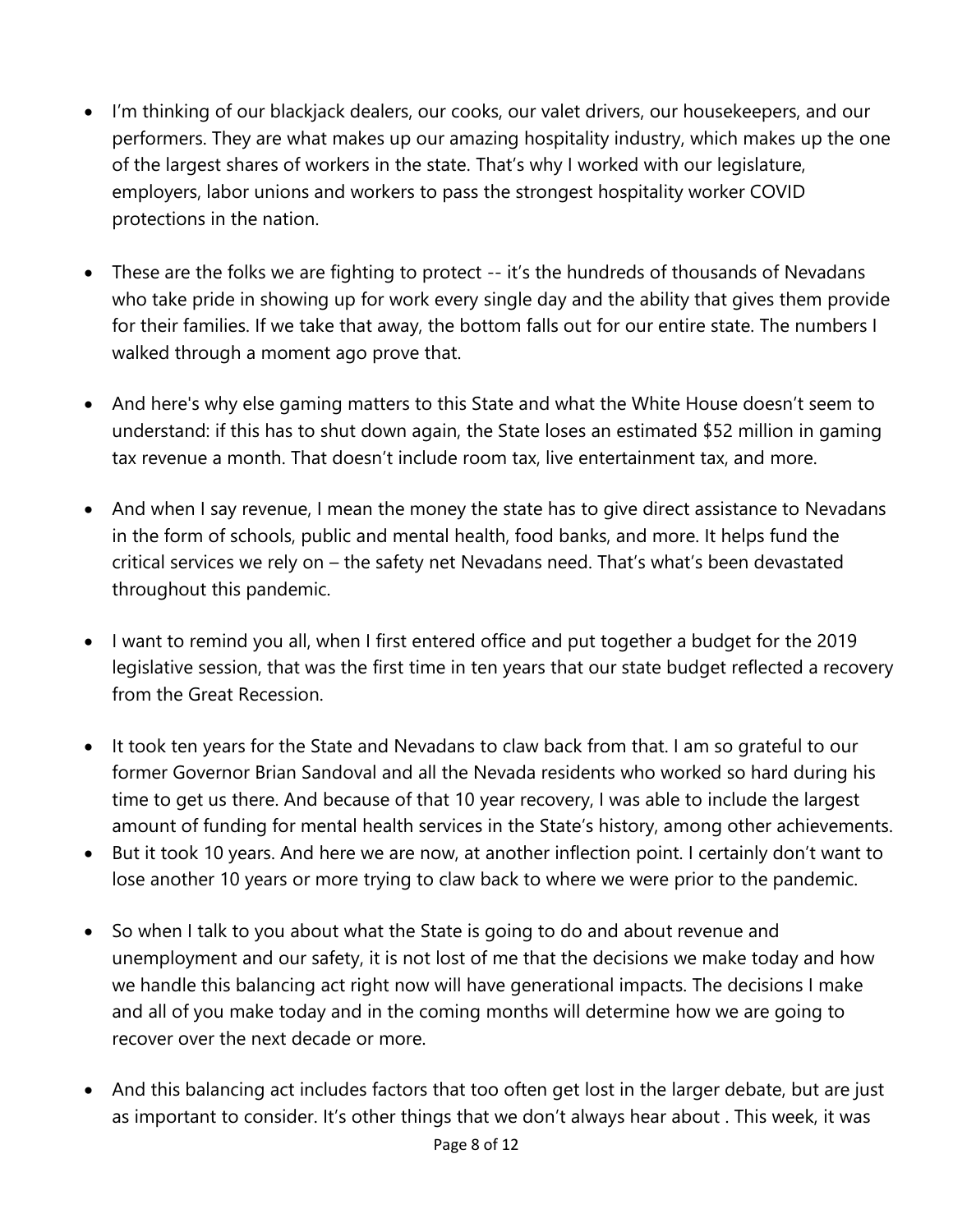reported that Nevada has seen a 50% increase in opioid and fentanyl-involved drug overdose deaths from the first to the second quarter of 2020. That's startling, Nevada. And I don't think it's a coincidence it's happening in the middle of this pandemic.

- I could go on and on and I know you could too.
- Prioritizing our economy or our health is a false choice for our State. If you don't have a job, if you can't provide for your family, if you lose your home, if the State has no safety net to help, people will not be healthy. These aren't binary choices. This is incredibly complex, and I think about it every day.
- I never have and never will deny the severity of this virus this virus has posed a threat unlike anything we have seen before, and for the last 9 months I've consistently explained the risk we are under. I've relied on the science. I've listened to public health officials.
- Like many other Nevadans, I wake up in the morning thinking about COVID-19 and it's the last thing I think about at night. It is constantly on my mind.
- The loss of life is devastating. So many families have been forever changed because of the terrible impacts of this virus.
- The stress on our healthcare workers unbearable they have continued to show up everyday in these trying situations to help their fellow Nevadans.

#### **FEDERAL GOVERNMENT**

- So when I read the White House reports that says state and local governments aren't doing enough, you can imagine how my blood boiled.
- More than nine months ago, the federal government handed the States the responsibility of dealing with this global pandemic. They told the states to deal with it, so we did. We have navigated this pandemic through strong state-to-state partnerships, through shared sacrifice and through the grit and perseverance of our communities.
- You all stepped up including the Private Sector Task Force, who secured millions of masks, gloves, gowns and tests, using their international relationship and supply chains, because we weren't getting enough life saving resources from Washington.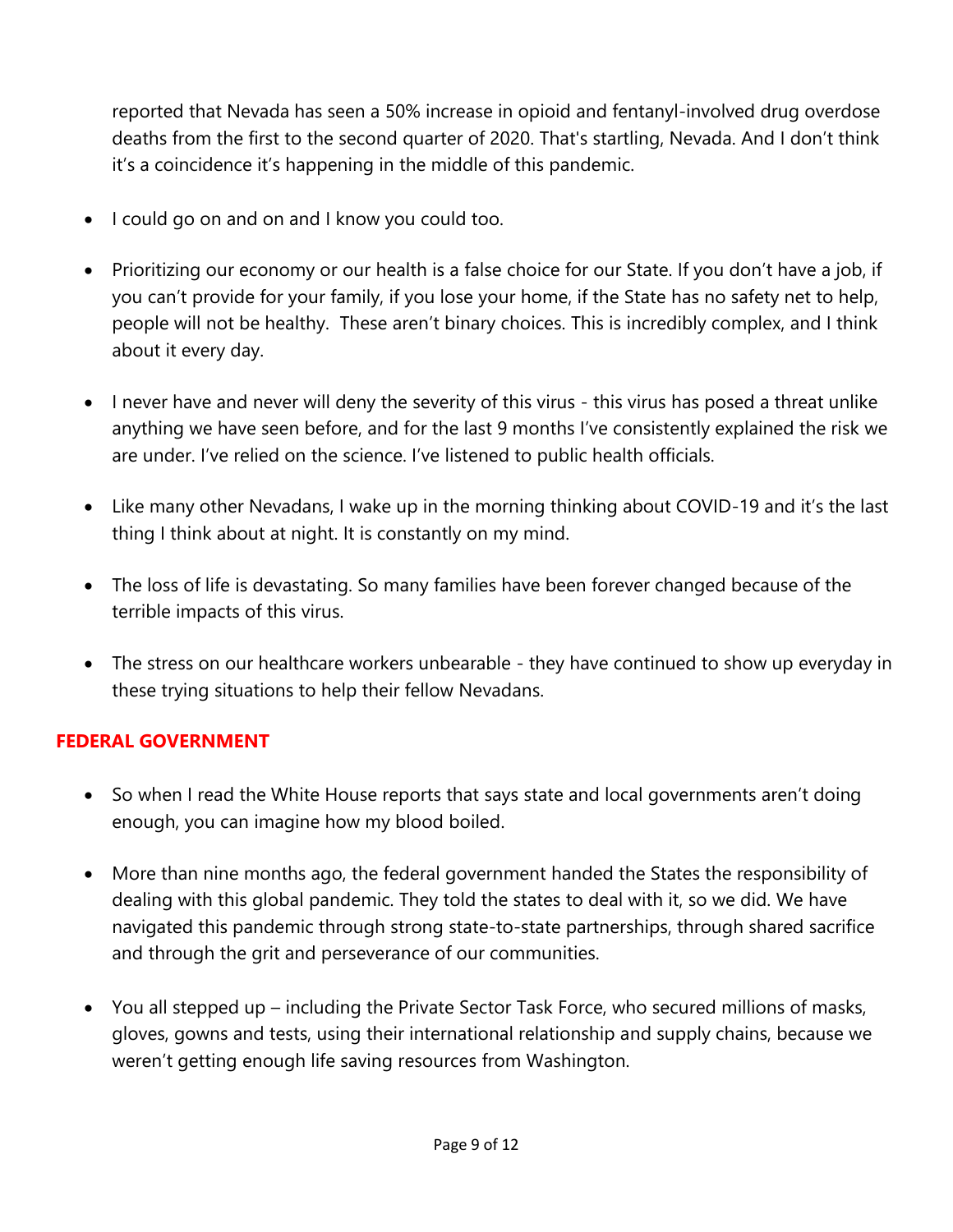- For 9 months the state has been on the frontline of this war against COVID and for 9 months we've heard that reinforcements and aircover is on the way...just hang tight. But we don't see any planes flying overhead.
- Instead, every day I wake up to a new headline about how those in charge in DC aren't able to compromise on getting desperately needed funding to states because Republicans want business liability and Democrats want direct and flexible funding to state and local governments.
- I don't understand why there is a general philosophical objection to funding state and local governments. Because again, this money goes out directly to those who are suffering.
- And if Senator McConnell doesn't think people need assistance, he has an open invitation to Nevada anytime to walk through the halls of our hospital COVID units. Visit a homeless shelter that's full of families that had a home just months ago.
- When he opposes money for state and local governments, he opposes money for food, for unemployment, for healthcare.
- If DC needs some guidance on how to reach a compromise, look no further than Nevada. Nevada managed to pass business liability and worker safety protections this summer with support of both parties.
- We did it with workers, labor unions, major employers and government officials all coming to the (virtual) table. Both sides knew we might not love everything in here but we all said, "we're going to do this because we are going to protect Nevada in this moment".
- It's not easy, compromise often seems to be the hardest path, but we prove it's possible if you throw the politics to the side and prioritize people.
- I hope and pray that Congress listens to us and our federal delegation who are fighting for more funding for our State, but if we've learned anything over the last 9 months, it's that we have to figure out how to get through this on our own. If we don't, then we lead to further restrictions that decimate our economy for generations, or we continue down this path of massive loss in a public health crisis.
- There is some hope on the horizon. As I mentioned earlier, we know the vaccine is on the way and there's always some hope that we could get additional funding from the federal government, but as of right now, neither of these things exist.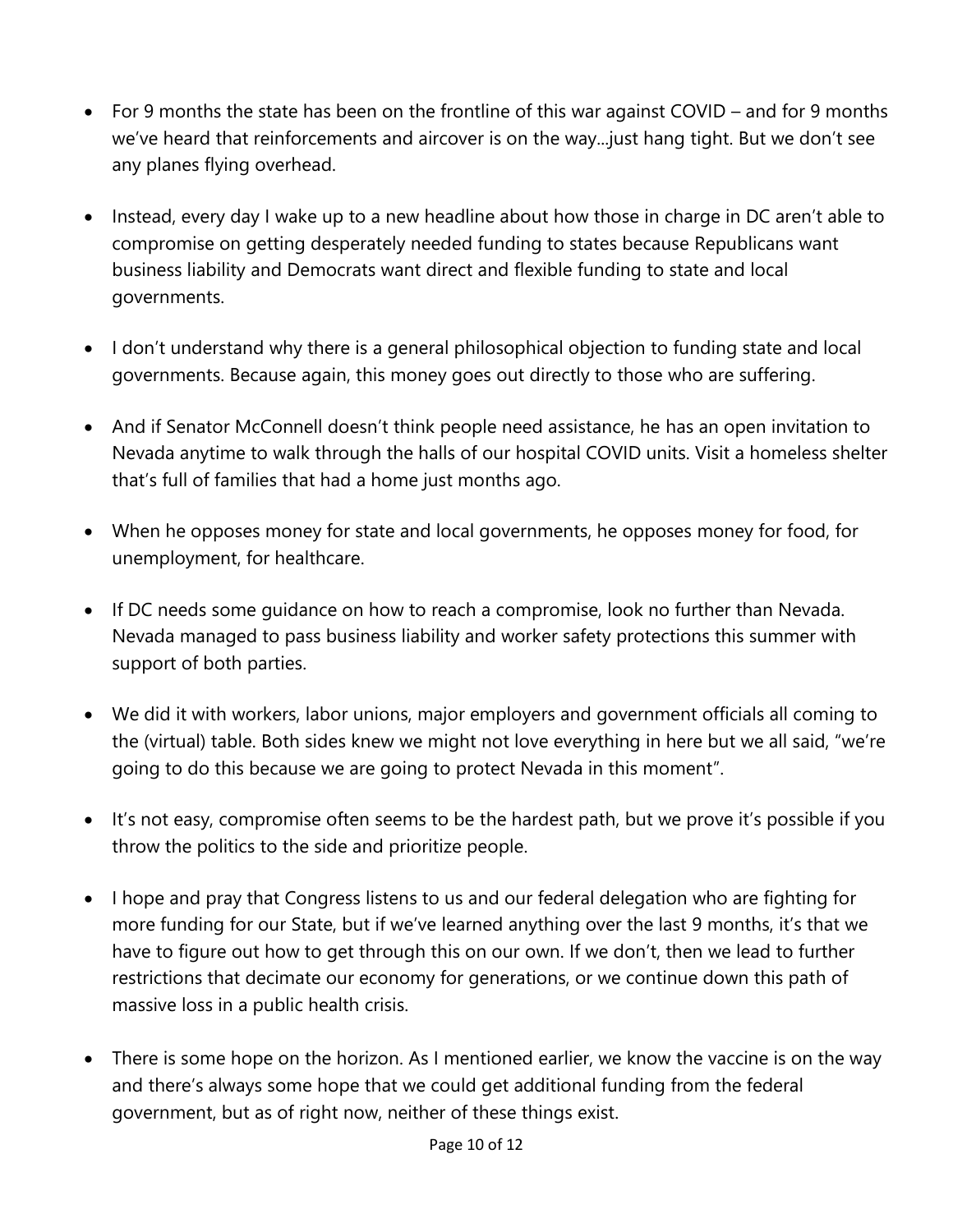- So in the absence of this leadership and support, I have made the best decision for our state: the continuation of the current restrictions implemented during this pause. I believe that we can all work together to make sure we maximize the benefit of these mitigation measures, and I call upon all of you to join in helping our state make it through this. And, I don't say this as a threat but as a reflection of the precarious position we are in at this time: if we cannot work together to bring these numbers under control over the next month, I will be forced to come before you again with tougher actions.
- So in this moment, amidst a dire economic situation and a surge of the virus, while we all remain on the front lines of this battle tired, worn out, and wanting to throw in the towel, we have a choice. We can look to our neighbors to the left and to the right and say "every man and woman for themselves!" -- or we can look at our fellow Nevadans and say "I'm going to have your back, and I know you'll have mine." We are all we have in this moment.
- If we want to avoid another Great Depression, avoid preventable deaths and stop the overwhelming of our hospitals while our healthcare workers are literally crying for help, then we will rise to this occasion and fight.
- A lot of folks have been talking about the American people that we don't look out for one another like some other countries do. I am going to wholeheartedly reject that today for the state of Nevada.
- I refuse to believe what they are saying about Americans and about Nevadans
- I refuse to believe that we do not love our neighbors as we love ourselves.
- I refuse to believe that we do not care about the poor among us.

.

- I refuse to believe that we cannot live in harmony with one another.
- Some Nevadans have been affected more by the virus, and others have faced economic challenges brought on by this pandemic.
- No matter challenges we are facing individually, we face them all together and collectively as Nevadans.